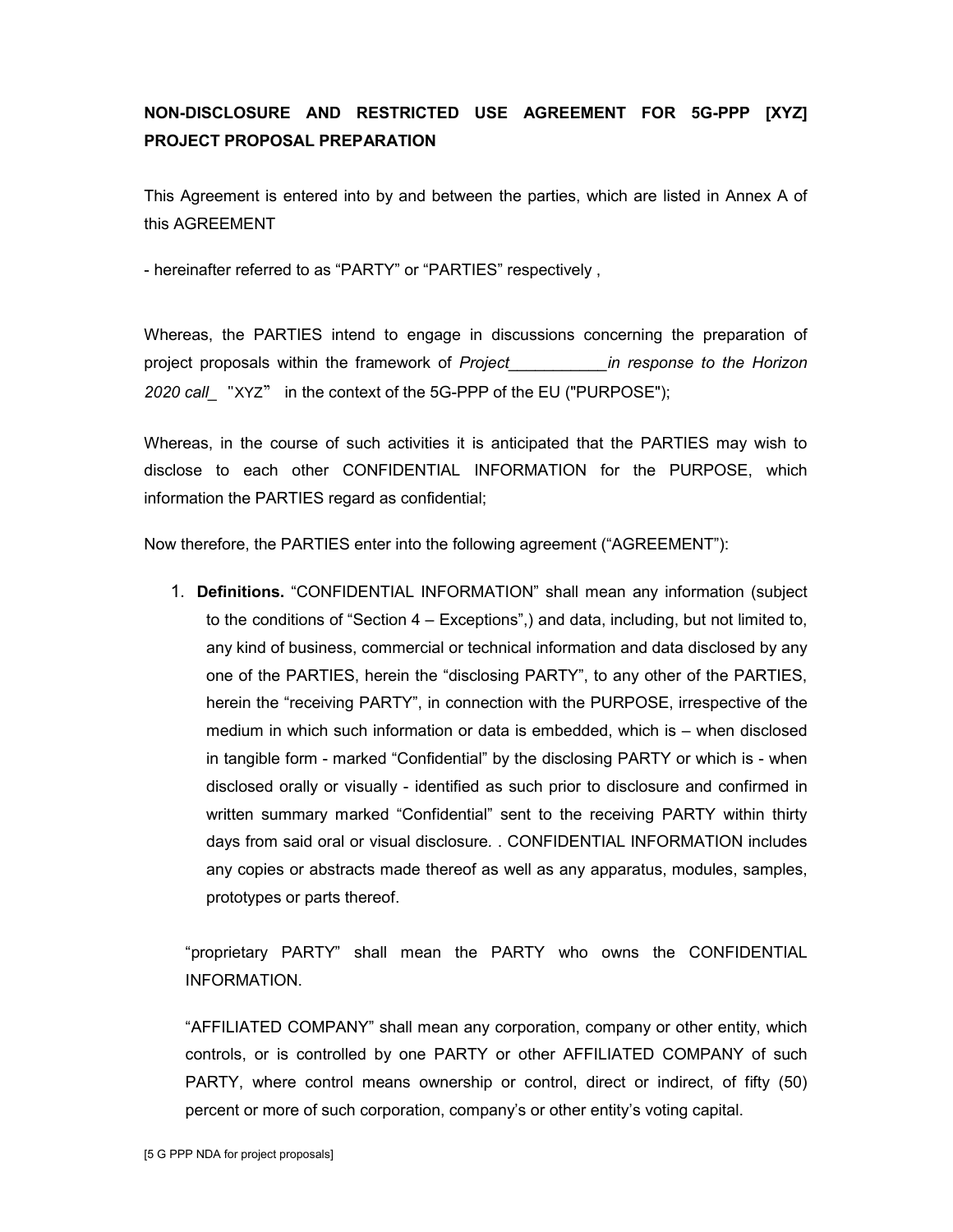However, any such corporation, company or other entity shall be deemed to be an AFFILIATED COMPANY of one PARTY only so long as such ownership or control exists.

## **2. Extent of Disclosure**

The extent of disclosure hereunder by the disclosing PARTY to the receiving PARTY of CONFIDENTIAL INFORMATION shall be entirely at the disclosing PARTY'S discretion consistent with the PURPOSE hereunder.

## **3. Confidentiality**. All CONFIDENTIAL INFORMATION

- a) shall be used by the receiving PARTY exclusively for the PURPOSE, unless otherwise expressly agreed to in writing by the proprietary PARTY;
- b) shall not be distributed or disclosed in any way or form by the receiving PARTY to anyone except its own employees, its AFFILIATED COMPANIES' employees or another PARTY's employees, who reasonably need to know such CONFIDENTIAL INFORMATION for the PURPOSE and who are bound to protect the confidentiality of CONFIDENTIAL INFORMATION in the possession of the receiving PARTY either by their employment agreement or otherwise to an extent not less stringent than the obligations under this AGREEMENT. Prior to any disclosure to its AFFILIATED COMPANIES, the receiving PARTY must have an appropriate agreement with any such AFFILIATED COMPANY sufficient to require the AFFILIATED COMPANY to treat CONFIDENTIAL INFORMATION in accordance with this AGREEMENT. Any unauthorized disclosure or use of CONFIDENTIAL INFORMATION by AFFILIATED COMPANIES or by AFFILIATED COMPANIES' employees shall constitute a breach of this AGREEMENT;
- c) shall be kept confidential by the receiving PARTY with the same degree of care as is used with respect to the receiving PARTY's own equally important confidential information to avoid disclosure to any third party, but at least with reasonable care; and
- d) where appropriate shall not be reverse engineered, de-compiled or disassembled by the receiving PARTY; and
- e) shall remain the property of the proprietary PARTY.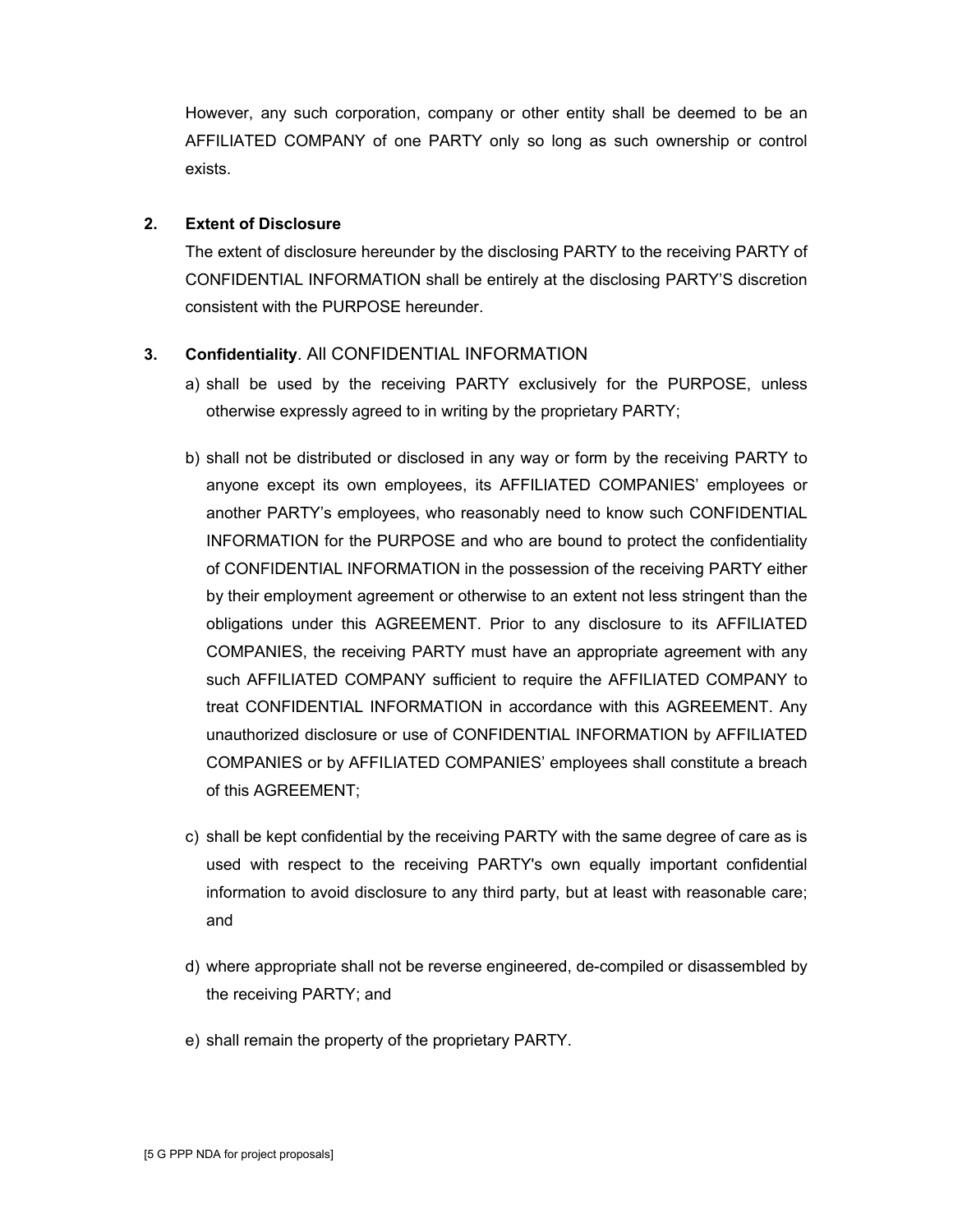- 4. **Exceptions.** The confidentiality obligations shall not apply, however, to any information which:
	- a) was in the receiving PARTY's possession without confidentiality obligation prior to receipt from the disclosing PARTY;
	- b) is at the time of disclosure already publicly available or subsequently becomes available to the public through no breach by the receiving PARTY of this AGREEMENT;
	- c) is lawfully obtained by the receiving PARTY from a third party without an obligation of confidentiality, provided such third party is not, to the receiving PARTY's knowledge, in breach of any confidentiality obligation relating to such information;
	- d) is developed by the receiving PARTY or its AFFILIATED COMPANIES independently from the other PARTIES' CONFIDENTIAL INFORMATION;
	- e) is required to be disclosed; by the Receiving PARTY in order to comply with the requirements of binding applicable law or governmental regulation, provided that the receiving PARTY gives the proprietary PARTY prior written notice of such disclosure and takes reasonable actions to avoid such disclosure or minimize its extent, or
	- f) is approved for public release by written agreement of the proprietary PARTY.

The PARTY seeking the benefit of such exception shall bear the burden of proving its existence.

- 5. **Participation in similar H2020 projects.** In case a Party has entered or intends to enter into any similar project in response to the same Horizon 2020 call\_ ["XYZ"] in the context of the 5G-PPP of the EU in the field of [xyz] it shall inform the other Parties of such intention without undue delay.
- 6. **No license.** Licenses or any other rights such as, but not limited to patents, utility models, trademarks or trade names, are neither granted nor conveyed by this AGREEMENT, nor does this AGREEMENT constitute any obligation of the proprietary PARTY or disclosing PARTY to grant or convey such rights to the receiving PARTY.
- 7. **No remuneration; warranty/liability.** The PARTIES shall not be obligated to pay any remuneration for disclosure of any CONFIDENTIAL INFORMATION under this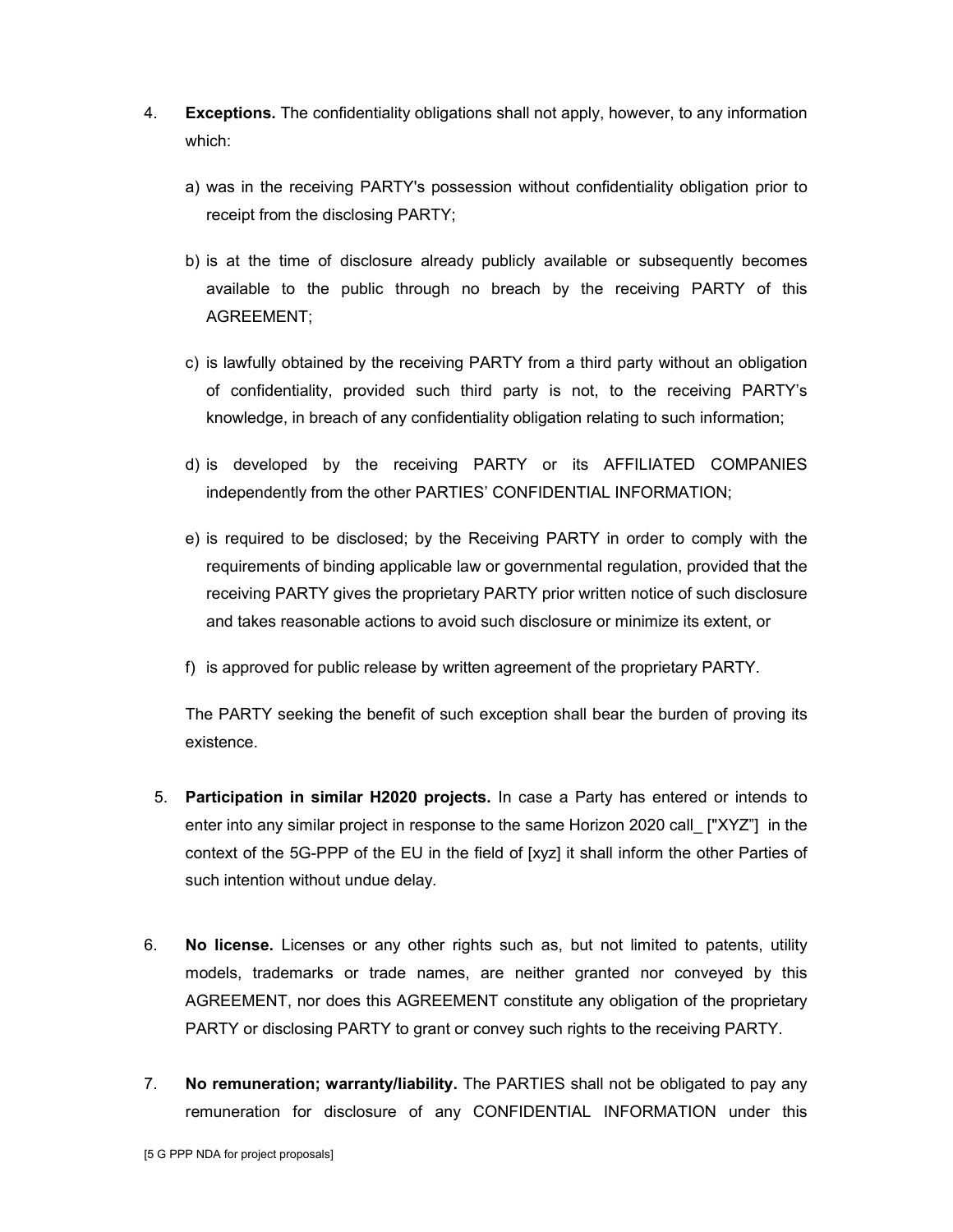AGREEMENT and agree that any CONFIDENTIAL INFORMATION is made available "as is" and no warranties (express or implied) are given or liabilities of any kind are assumed with respect to such CONFIDENTIAL INFORMATION, including, but not limited, to its fitness for any purpose, non-infringement of third party rights, or its correctness.

- 8. Expiration **Termination; other contracts.** This AGREEMENT shall come into force upon execution by all PARTIES and shall have retroactive effect as from \_\_\_\_\_\_\_\_\_\_(*date of first exchange of confidential information*). This AGREEMENT shall expire two (2) years later. A PARTY, who wants to terminate its participation in the PURPOSE of this AGREEMENT, shall send a written notice of termination to the other Parties. In these cases the AGREEMENT remains in force between the PARTIES, who do not wish to withdraw from the PURPOSE of this AGREEMENT. The rights and obligations and in particular the obligations of article 3 of this AGREEMENT of all PARTIES, including that of those PARTIES, who have terminated this AGREEMENT, which have accrued prior to termination and/or expiration shall, however, in any case survive the termination and/or expiration of this AGREEMENT for a period of four (4) years. The PARTIES shall not be legally obligated to conclude any other contract with regard to the PURPOSE.
- 9. **Return.** All CONFIDENTIAL INFORMATION exchanged between the PARTIES electronically and/or on record-bearing media, as well as any copies thereof, shall, upon respective request of the disclosing PARTY or proprietary PARTY, either be returned or at the requesting party's option, be destroyed by the receiving PARTY after termination of this AGREEMENT. Such request shall be made in writing to the receiving PARTY within ninety (90) days after termination or expiration of this AGREEMENT. The receiving PARTY shall confirm in writing such destruction or return to the requesting party within fourteen (14) days after receipt of the respective request.

This clause shall not apply to routinely made back-up copies of electronicallyexchanged CONFIDENTIAL INFORMATION who are bound to keep a copy under the applicable law, provided that any such copy shall be subject to an indefinite confidentiality obligation to the terms and conditions set out herein. The provision of this paragraph will continue to apply, notwithstanding termination of this AGREEMENT.

10. **Arbitration.** Unless amicably settled between the Parties, (including by mediation), all disputes arising out of or in connection with this AGREEMENT, including any question regarding its existence, validity or termination, shall be finally settled by arbitration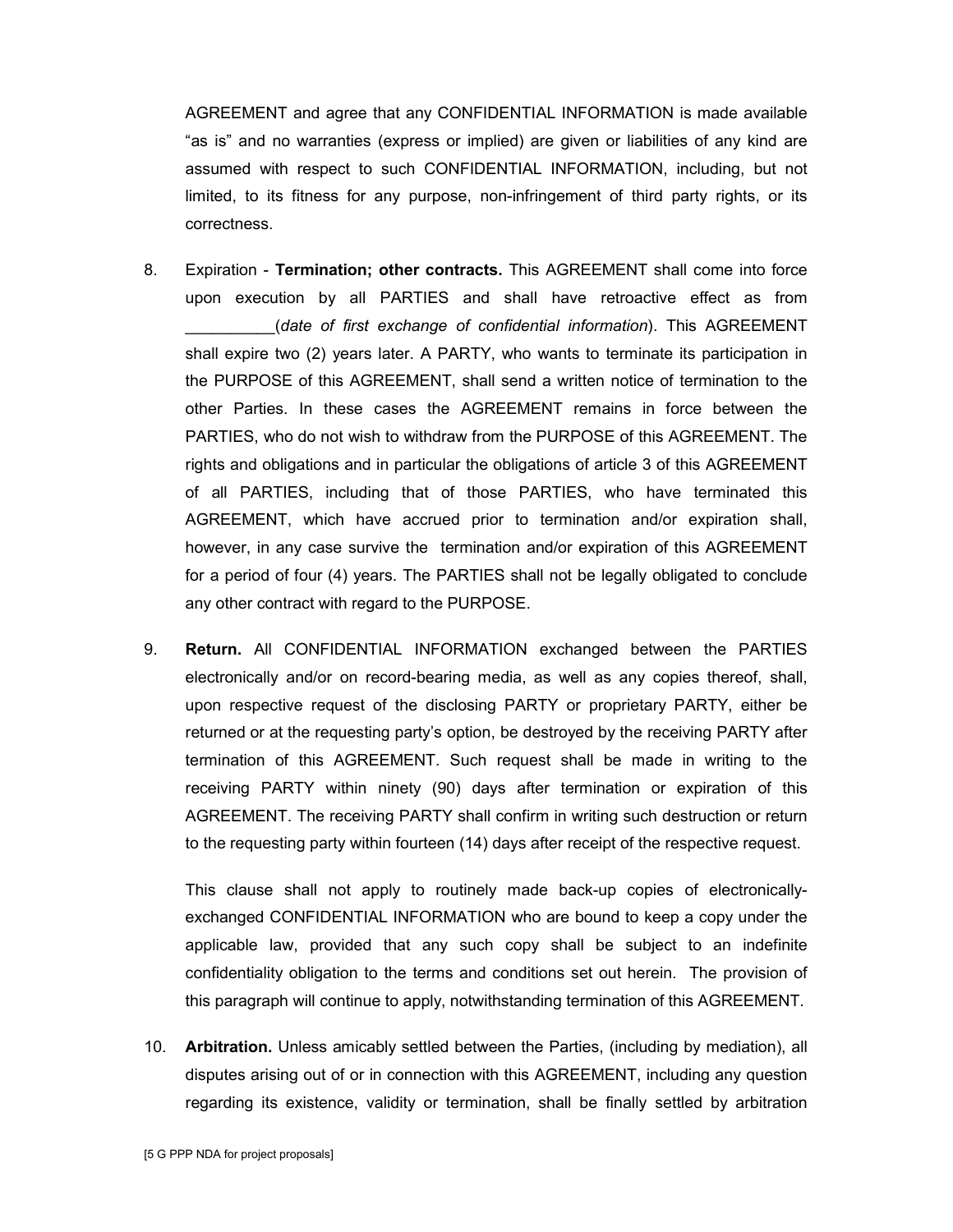according to the Rules of Arbitration of the International Chamber of Commerce, Paris ("RULES") by three arbitrators in accordance with said RULES. The seat of arbitration shall be Brussels, Belgium. The procedural law of this place shall apply where the RULES are silent. The arbitration proceedings shall be conducted in English.

Each PARTY shall be entitled to seek necessary and appropriate injunctive relief to maintain the status quo depending on the outcome of the arbitration or any other temporary measures from the courts of competent jurisdiction to enjoin the other PARTY from taking certain actions which allegedly infringe the rights of the PARTY bringing such claim, provided that any proceedings and decisions as to the merits of the dispute, including permanent injunctions, are exclusively governed and resolved by arbitration in accordance with the first paragraph of this Article 10.

- 11. **Governing law.** This AGREEMENT shall be subject to the substantive law in force in Belgium without reference to any other substantive law.
- 12. **No assignmen**t. This AGREEMENT may not be assigned by any PARTY without the prior written consent of the other PARTIES.
- 13. **Written form.** This AGREEMENT may not be modified or amended except by written amendments duly executed by authorised representatives of the PARTIES. This requirement of written form can only be waived in writing.
- 14. **Entire Agreement.** This AGREEMENT is the entire agreement between the PARTIES with respect to the subject matter contained herein and supersedes all prior or contemporaneous oral or written agreements concerning this subject matter. This AGREEMENT may only be modified in writing by the PARTIES. Any understanding between the PARTIES beyond the PURPOSE of this AGREEMENT shall be set forth in a separate written agreement containing appropriate terms and conditions.
- 15. **Export Regulations.** The PARTIES shall abide by the applicable export license regulations of the respective country(ies) and, when needed, the disclosing PARTY shall be required to apply for an export license grant prior to any transmission of CONFIDENTIAL INFORMATION and to inform the receiving PARTY sufficiently of any existing limitation.
- 16. **Third parties.** A person who is not a party to this AGREEMENT may not enforce any of its terms. Each PARTY shall remain liable for the compliance or non-compliance by its AFFILIATED COMPANIES with the terms and conditions of this AGREEMENT.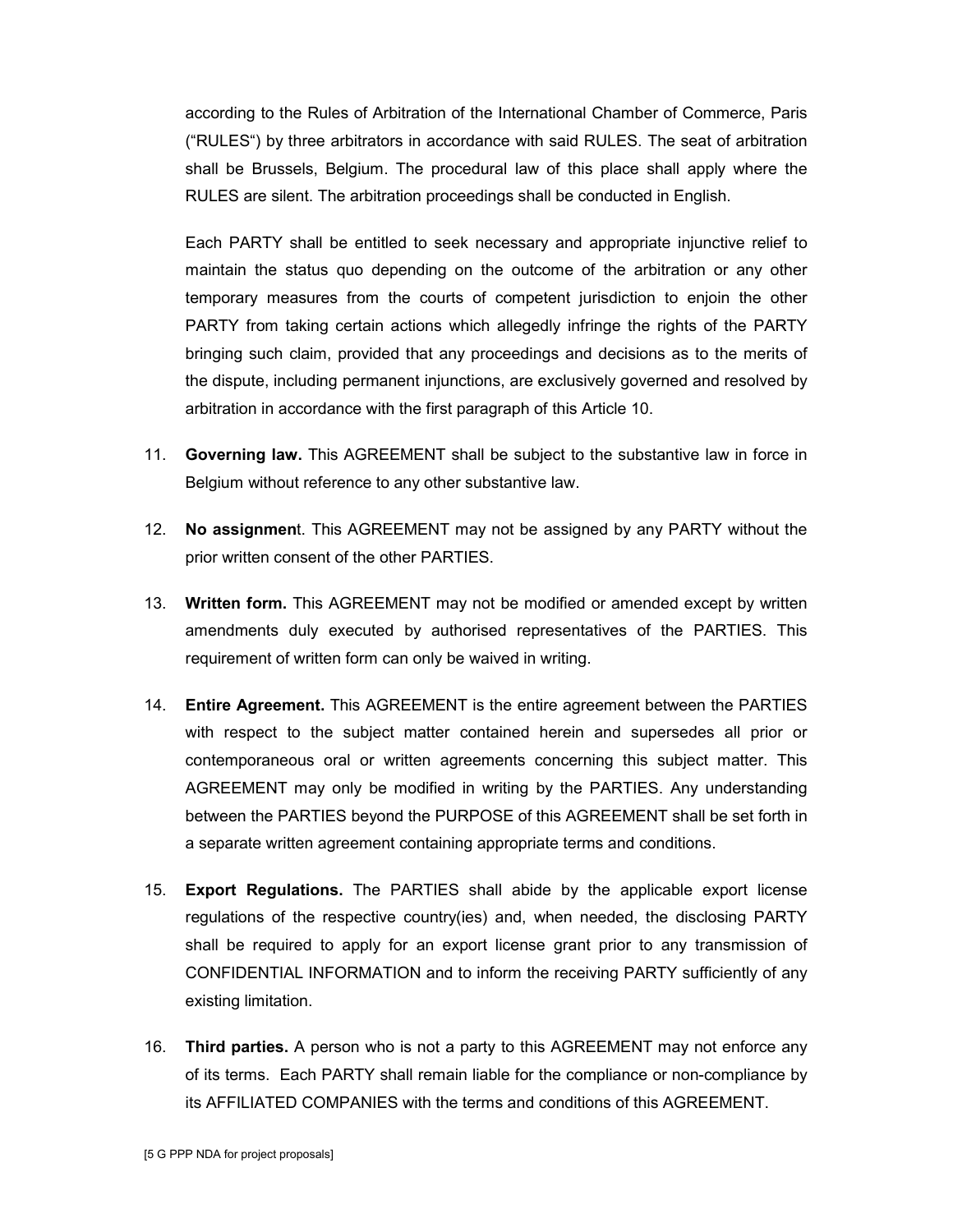17. **Counterparts :** This AGREEMENT shall be executed in counterparts, two for each signing PARTY listed in Annex A of this AGREEMENT, all of which together shall constitute one and the same instrument. Each PARTY shall send its signed counterparts to the proposed co-ordinator for the [XYZ] Project, which proposed coordinator has an obligation to send copies of all the signed counterparts to each PARTY within sixty (60) days of receipt of the signed counterparts.